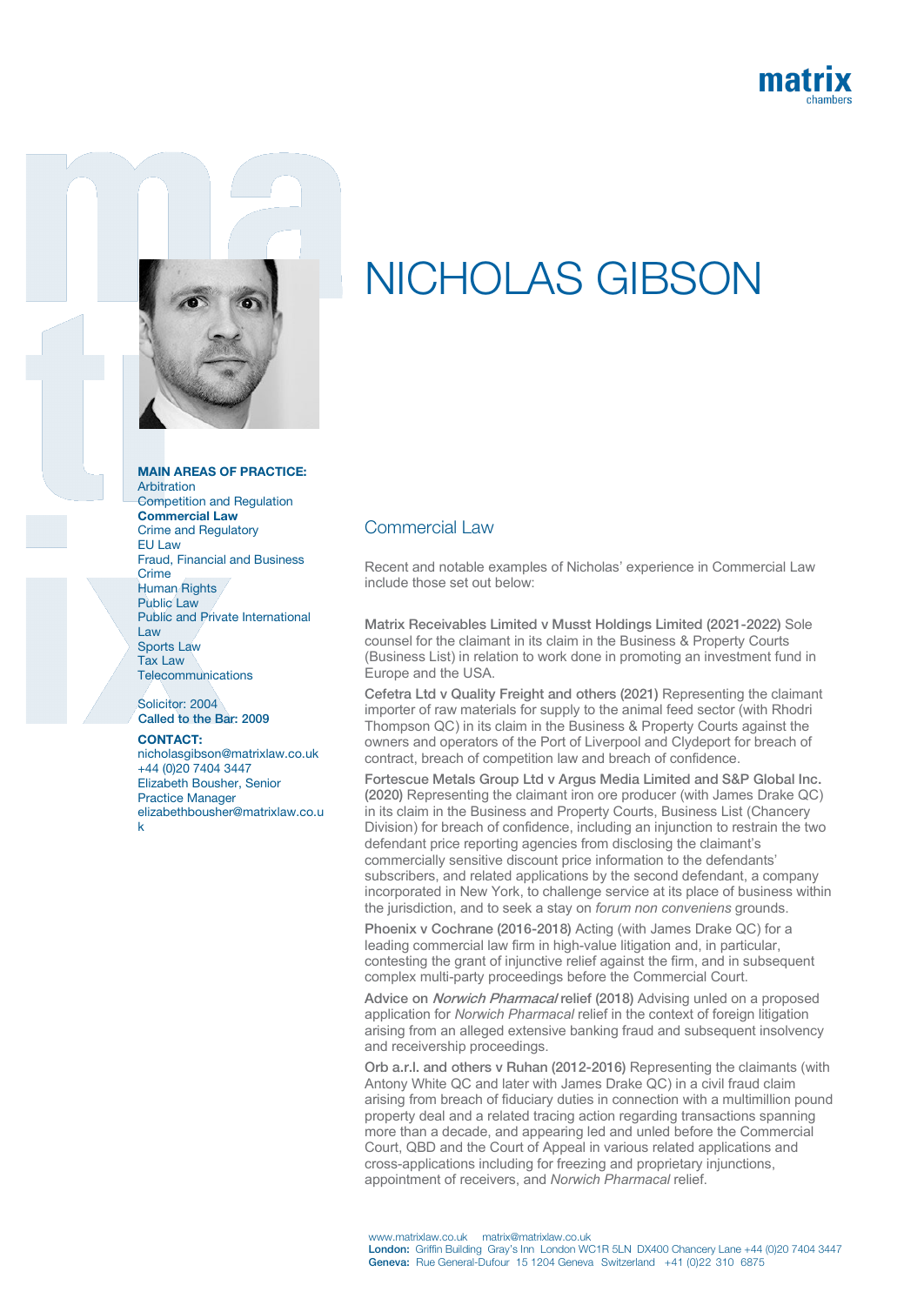

Nicholas Gibson: nicholasgibson@matrixlaw.co.uk +44 (0)20 7404 3447 Elizabeth Bousher, Senior Practice Manager elizabethbousher@matrixlaw.co.uk

Peak Hotels and Resorts Limited v Power Capital Financial Trading (UK) Ltd and others (2014-2015) Acting (with James Laddie QC) for the second defendant FCA-registered business on an urgent application over the Christmas period to vary the terms of a without notice freezing order against it, and in subsequent proceedings (including unled) before the Chancery Division in the context of complex multijurisdictional fraud claims.

Sheikh Tahnoon bin Saeed bin Shakhboot al Nehayan v John Kent (2014) Acting (unled and later with James Laddie QC) for the defendant Greek tour operator in a claim brought by a member of the ruling family of Abu Dhabi arising from the termination of their joint venture and business relationship, and on the defendant's counterclaim for remedies for breach of fiduciary duty, rescission and other relief; and related applications including for security for costs.

King Automotive Systems Ltd v Fonderie de Bretagne and another (2011) Advising a French company in relation to proceedings in the Queen's Bench Division for breach of contract (and involving economic torts), including a challenge to the jurisdiction of the English Court under the "Brussels" Regulation and related issues under the Insolvency Regulation.

Arqiva Limited and others v Everything Everywhere Limited and others (2011) Appearing unled for Hutchison 3G (UK) Limited ("3") in the Technology and Construction Court in a contractual dispute between certain mobile network operators ("MNOs") and the group of companies who provided sites for their mobile network equipment, and advising 3 in relation to the MNOs' subsequent appeals to the Court of Appeal.

Investigation by the Accounting and Actuarial Discipline Board into the conduct of Members and a Member Firm, as auditors of Lehman Brothers International Europe (2011) Instructed unled by the Accounting and Actuarial Discipline Board (a part of the Financial Reporting Council) to provide an independent determination as to the privilege of certain documents held by the Member Firm under investigation.

In the Matter of Commercial Union Life Assurance Company Limited (2009) As a solicitor, acting for the first holder of the position of Policyholder Advocate in the reattribution of the inherited estates of certain insurance companies using a scheme for the transfer of insurance business.

Kamos-Finanz v SLEC and Bambino Holdings (2007) As a solicitor, advising a leading private equity fund in proceedings before the Chancery Division involving issues of contract and insolvency law and issues of EU private international law under the "Brussels" Regulation and the Insolvency Regulation.

Walanpatrias Stiftung v Lehman Brothers International (Europe) (2006) As a solicitor, acting for a leading international bank in an action before the Commercial Court arising from the bank's custody of assets which were the subject of a multi-jurisdictional dispute as to ownership, including issues of private international law.

UK Trucks Claim Limited v Fiat Chrysler Automobiles N.V. and others (2020-2022) Representing the applicant and proposed class representative (with Rhodri Thompson QC) in its application to the Competition Appeal Tribunal for a collective proceedings order permitting it to bring follow-on collective proceedings under s.47B of the Competition Act 1998 arising out of the European Commission's decision regarding unlawful cartelised behaviour among producers of medium and heavy trucks in the EEA from 1997 to 2011.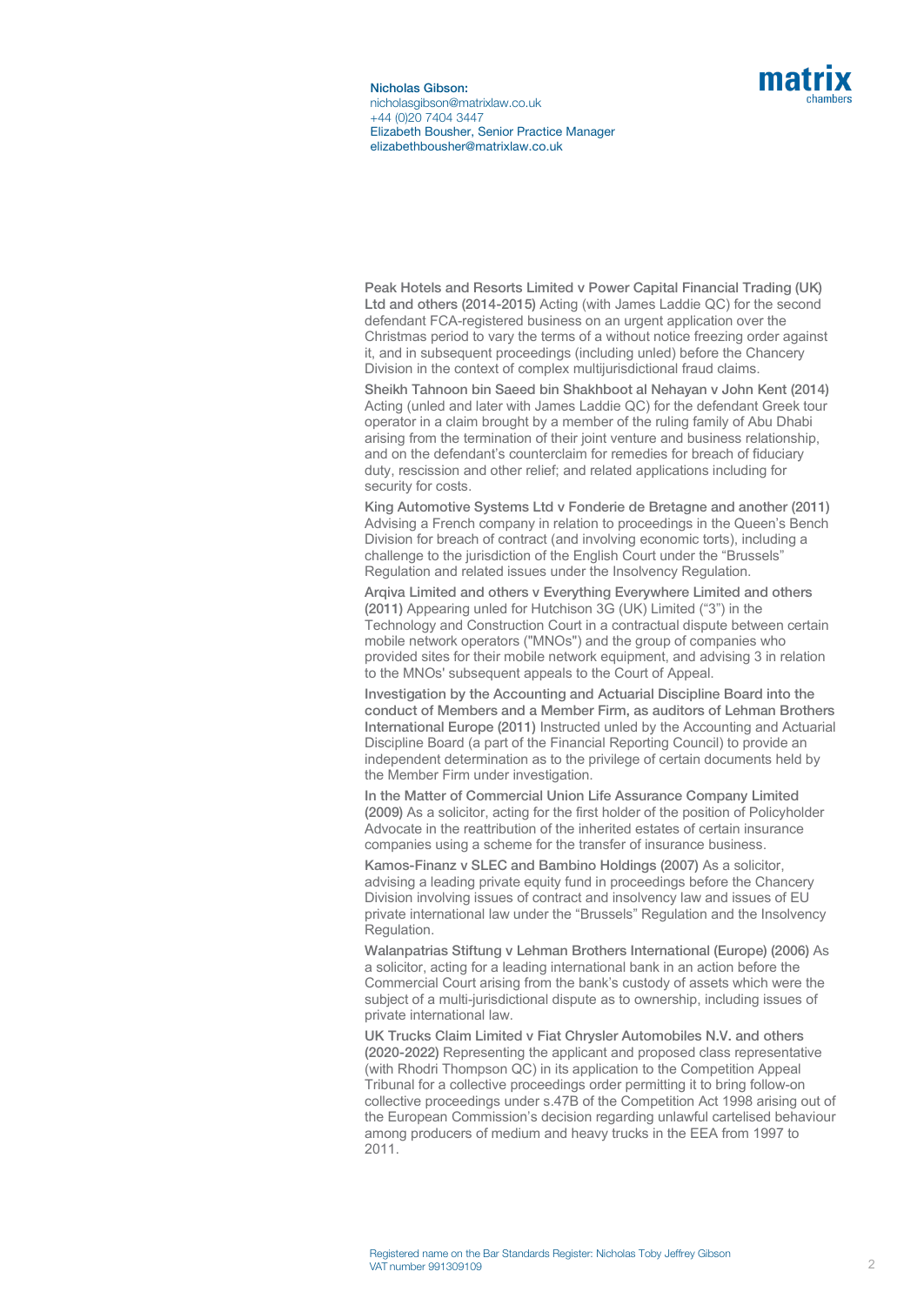

Nicholas Gibson: nicholasgibson@matrixlaw.co.uk +44 (0)20 7404 3447 Elizabeth Bousher, Senior Practice Manager elizabethbousher@matrixlaw.co.uk

Unlockd Ltd and others v Google Ireland Ltd and others (2018) Acting (unled and with Rhodri Thompson QC) for an innovative tech start-up suing Google for abuse of its dominant position in relation to Google Play and AdMob products and related applications for interim injunctive relief and regarding jurisdiction.

Ecotricity Group Limited and another v Tesla Motors Inc and another (2014) Defending (unled and with Rhodri Thompson QC) the UK's leading green electricity company and its 'Electric Highway' network of charging points for electric vehicles ("EVs") at motorway service stations and other sites against a counterclaim by a US manufacturer of EVs alleging breaches of competition law in relation to the provision of EV charging services in the UK.

La Gaitana Farms S.A. and others v British Airways plc (2013) Acting (with Rhodri Thompson QC) for South American flower growers in their follow-on competition damages claim arising from a price-fixing cartel in relation to air freight services provided by British Airways and other international carriers of air cargo.

PLUS Markets plc v London Stock Exchange plc (2008) Acting for the London Stock Exchange in proceedings before the Commercial Court brought by PLUS Markets challenging the AIM trade reporting rules on competition and free movement grounds; the case settled shortly before trial.

SanDisk Corpn v Koninklijke Philips Electronics NV and others (2007) Acting for a group of major European technology companies in an action for alleged breach of competition law in the Chancery Division, including a challenge to the jurisdiction of the English courts under the "Brussels" Regulation

Three Rivers DC v Bank of England (2005) Interpretation of European banking supervision regulations in the context of a claim against the Bank alleging misfeasance in public office; the claimants discontinued their action prior to the conclusion of the trial and judgment.

Banks Renewables Ltd v Secretary of State for Business, Energy and Industrial Strategy (2019-2020) Acting (unled and with Aidan O'Neill QC) for Banks Renewables in its judicial review challenge on grounds including State aid and general principles of EU law against the Secretary of State's decision to exclude onshore wind from access to government subsidies.

Cosgrove and Kellermann v Guernsey Financial Services Commission (2019-2020) Advising unled for Guernsey counsel on administrative and public law matters under the law of England and Wales and ECHR issues in defending a claim for judicial review in the context of financial services enforcement proceedings.

Eurostar International Ltd v ORR (2019) Acting (with Jessica Simor QC) for Eurostar in judicial review proceedings arising from the consultation process relating to ORR's 2019 periodic review of the business operating the 'High Speed 1' rail link between St Pancras and the Channel Tunnel.

R (Sky Blue Sports & Leisure Limited and others) v Coventry City Council (No.1 and No.2) (2014-2019) Acting (with Rhodri Thompson QC) for the owners of Coventry City Football Club in two related judicial review claims before the Administrative Court, Court of Appeal and in seeking permission to appeal to the Supreme Court, challenging two of Coventry City Council's decisions as unlawful State aids: first, to lend £14.4million to its insolvent subsidiary Arena Coventry Limited (the company which held the lease of and managed the Club's home ground); and, secondly, to grant Wasps, as ACL's